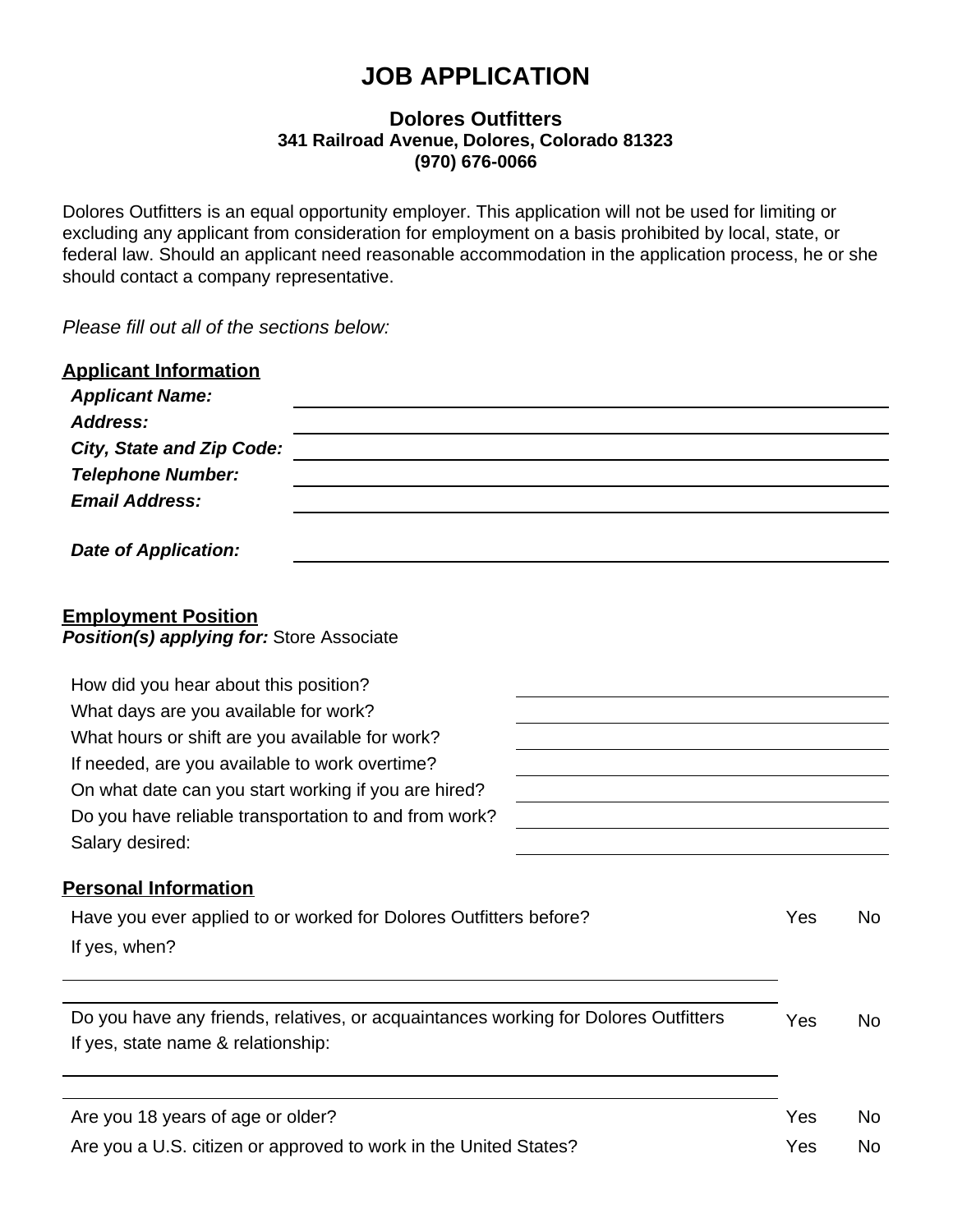| Do you have any condition which would require job accommodations?                                      | Yes | No. |
|--------------------------------------------------------------------------------------------------------|-----|-----|
| If yes, please describe accommodations required below.                                                 |     |     |
|                                                                                                        |     |     |
|                                                                                                        |     |     |
| Have you ever been convicted of a criminal offense (felony or misdemeanor)?                            | Yes | No. |
| If yes, please state the nature of the crime(s), when and where convicted and disposition of the case: |     |     |
|                                                                                                        |     |     |

### **Job Skills/Qualifications**

Please list below the skills and qualifications you possess for the position for which you are applying:

*(Note: Dolores Outfitters complies with the ADA and considers reasonable accommodation measures that may be necessary for eligible applicants/employees to perform essential functions. )*

# **Education and Training**

#### **High School**

| Name | Location (City<br>State) | Year Graduated | Earned<br>AA1NAC |
|------|--------------------------|----------------|------------------|
|      |                          |                |                  |

#### **College/University**

| Name | $^{\circ}$ City<br>State)<br>_ocation | Year<br>Juated<br>$-$<br>72 L | arned<br>Dearee<br>- 20 J |
|------|---------------------------------------|-------------------------------|---------------------------|
|      |                                       |                               |                           |

#### **Vocational School/Specialized Training**

| Name | City.<br>State)<br>∟ocation | Year v<br>Graduated | Degree<br>Earned |
|------|-----------------------------|---------------------|------------------|
|      |                             |                     |                  |

#### **Military:**

Are you a member of the Armed Services?

What branch of the military did you

What was your military rank when

How many years did you serve in

| u enlist?     |  |  |
|---------------|--|--|
| discharged?   |  |  |
| the military? |  |  |
|               |  |  |

What military skills do you possess that would be an asset for this position?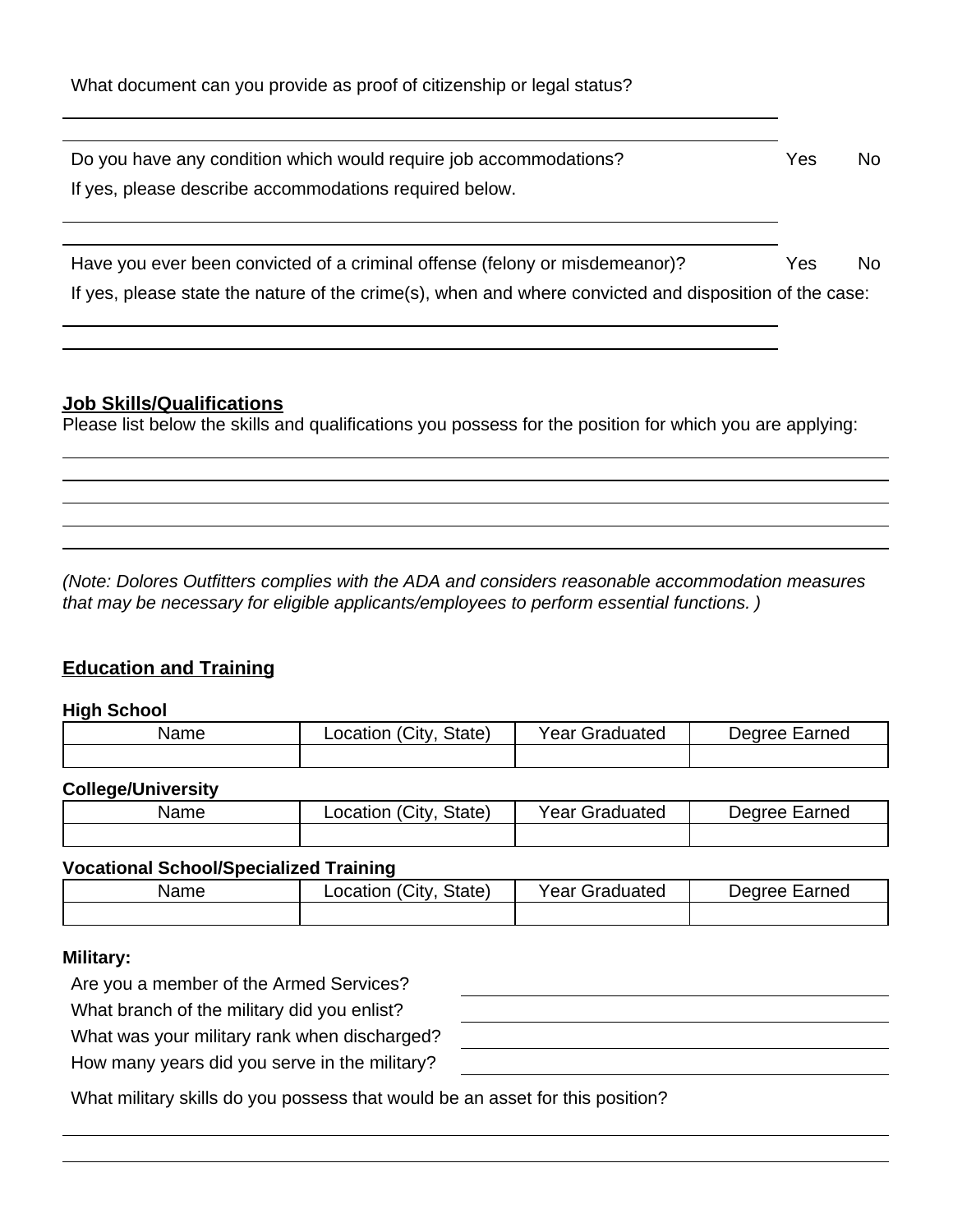# *Previous Employment*

| <b>Employer Name:</b>     |  |
|---------------------------|--|
| Job Title:                |  |
| <b>Supervisor Name:</b>   |  |
| <b>Employer Address:</b>  |  |
| City, State and Zip Code: |  |
| Employer Telephone:       |  |
| Dates Employed:           |  |
| Reason for leaving:       |  |
|                           |  |
| <b>Employer Name:</b>     |  |
| Job Title:                |  |
| <b>Supervisor Name:</b>   |  |
| <b>Employer Address:</b>  |  |
| City, State and Zip Code: |  |
| Employer Telephone:       |  |
| Dates Employed:           |  |
| Reason for leaving:       |  |
|                           |  |
| <b>Employer Name:</b>     |  |
| Job Title:                |  |
| <b>Supervisor Name:</b>   |  |
| <b>Employer Address:</b>  |  |
| City, State and Zip Code: |  |
| Employer Telephone:       |  |
| Dates Employed:           |  |
| Reason for leaving:       |  |

#### *References*

Please provide 3 personal and professional reference(s) below:

| <b>Reference</b> | <b>Contact Information</b> |
|------------------|----------------------------|
|                  |                            |
|                  |                            |
|                  |                            |

# *Additional Information:*

Are you able to lift 50lbs or more over your head?

Do you have knowledge of the outdoors and outdoor activities?